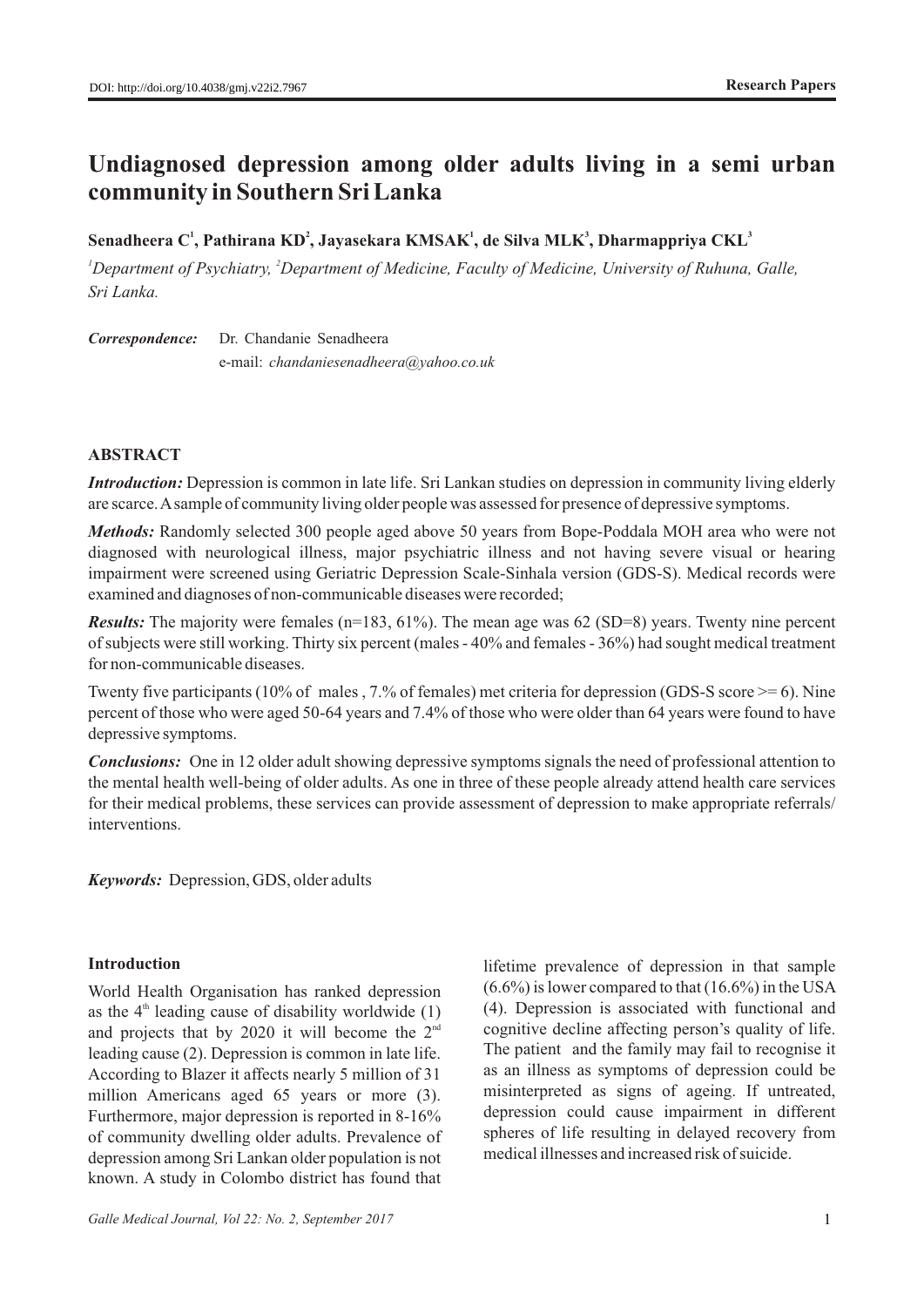According to the World Bank, Sri Lanka has the fastest ageing population in South Asia (5). It also reveals that country's share of population over 60 years old in 2000 was 9.2% which will reach almost 30% by 2050. With growing number of elderly population in the country, health authorities need to plan services to cater for increasing needs. Studies on elderly depression will help to enhance services to improve mental well-being of the elderly.

The Geriatric Depression Scale (GDS) has been specifically designed to measure depression in older population (6). The shorter form of GDS with 15 items (GDS-15) has been widely used for research and clinical purposes as a time saving and acceptable substitute for 30 item GDS (7, 8). The 15 item GDS has been validated for Sri Lankan clinical population and it is culturally acceptable and easy to administer in outpatient settings in Sri Lanka (9). While English version of GDS-15 has the cutoff score of 5, cutoff value of GDS-S has been set as 8 with both specificity and sensitivity of 73.3%.

There are studies on prevalence of depression among different Sri Lankan populations. Study of patients aged 65 years and above admitted to National Hospital Sri Lanka (NHSL) found that 40% of the study sample have depression (10). In another study involving 100 subjects over 65 years of age admitted to NHSL found that over 60% of the sample met criteria for depression (11). A study on outdoor patients presented to the same hospital showed the prevalence of depression as 22.4% (12) However, in this study, the rate of prevalence was lower in older age group (above 61 years) compared to their younger counterparts (aged below 30 years). Other studies have also reported high prevalence of depression in patients with chronic illnesses (13, 14). Two community studies in Sri Lankan involving older adults report high prevalence of depression; one study which included predominantly a Sinhalese subjects has reported the prevalence rate of 27.8% (15) while the other study which included all three major ethnic groups reported the rate of 31.8% (16).

We screened an older population in a semi-urban community as a part of a larger study and in this paper we present data in relation to the presence of depressive symptoms in the sample which was screened.

# **Methods**

We conducted a door to door survey and screened randomly selected people aged between 50 and 79 years from the Bope-Poddala Medical Officer of Health (MOH) area in Galle district. Those who had neurological illness, major psychiatric illness and severe visual or hearing impairment were excluded. A total of 300 individuals who met selection criteria and provided consent for the study were requested to fill the GDS-S. Those who indicated difficulty in filling the questionnaire due to the lack of literacy or due to visual problems were helped by the research assistants. Participants' medical records were perused and the presence of diabetes, hypertension, dyslipedaemia and ischaemic heart disease was recorded.

GDS-S score ranges from 0 to 15. In order to compare presence of depression in our sample with that in other Sri Lankan samples, we considered the cut off as 6. In our literature search two studies using GDS-15 in Sri Lankan community samples were found and in both studies a score of 6 or more has been considered as a suitable threshold (15, 16). We did not use the cut-off of the validation study (9) as it has been validated for a clinical sample.

Our study was approved by the Ethical Review Committee of Faculty of Medicine, University of Ruhuna.

# **Results**

The majority were females (n=183, 61%). The mean age was 62 (SD=8) years. Twenty eight percent of participants were still working. Majority of the participants (83%) were living with spouse and 37 were widowed. Furthermore, 94% reported that they handled money and 97% reported as actively involved in household activities. Thirty six percent of participants (n=107) had sought medical treatment for one or more of the following conditions: diabetes, hypertension and dyslipidaemia and ischaemic heart disease. This group consisted of 40% of males and 36% of females. Forty three percent of the older age group(aged above 64 years) had one or more of those conditions against 30.7% of their younger counterparts ( $p = 0.03$ ). Table 1 shows demographic and clinical characteristics of the sample.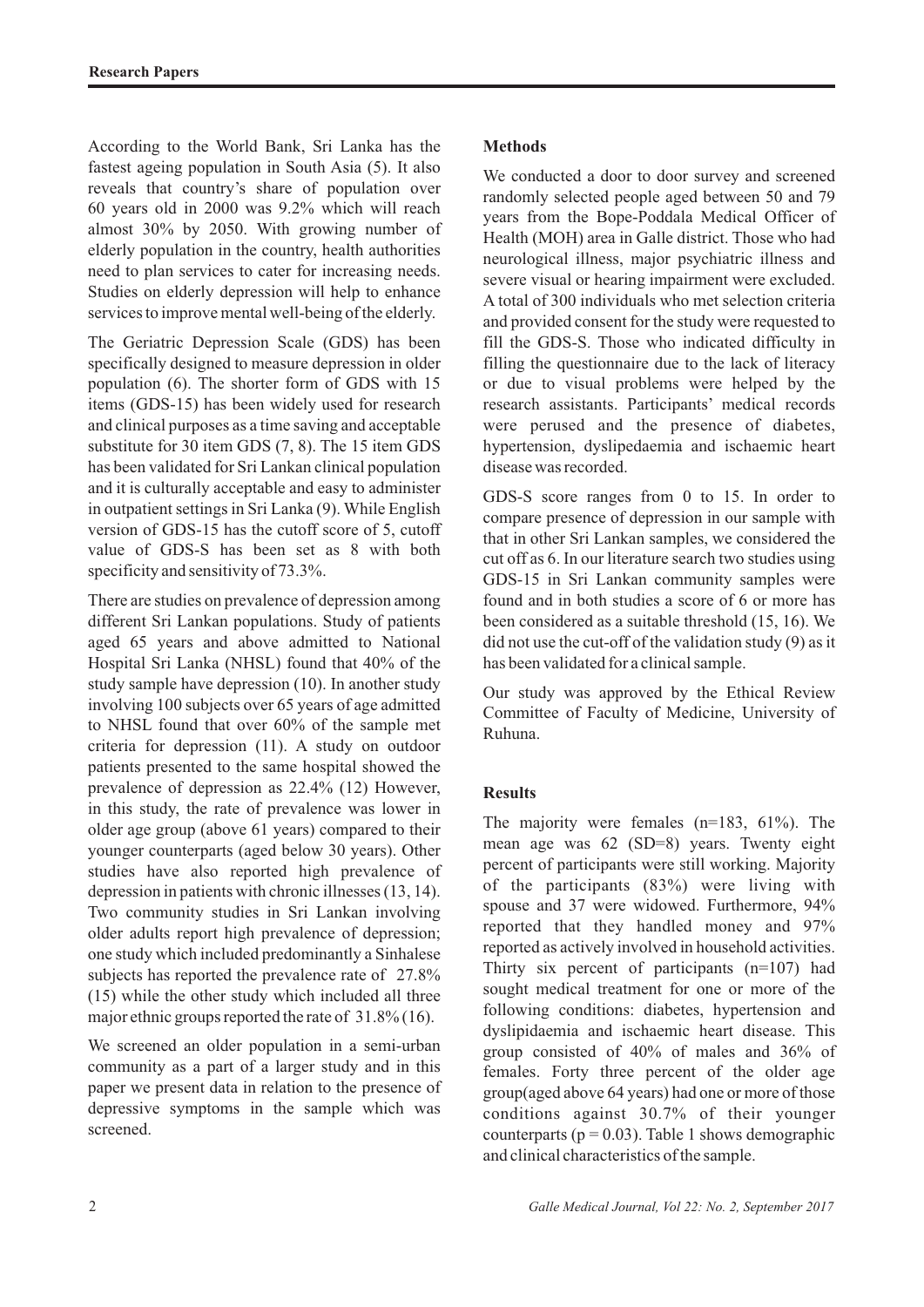GDS-S score of the sample ranged from 0 to 13. A total of 25 (8.3%) subjects met criteria for depression. This group included 10.3% of males  $(n=12)$  and 7.1%  $(n=13)$  females. We used cross tabulation to compare some demographic and clinical characteristics between two subgroups; those who met criteria for depression and those who did not. These data are summarised in Table 2. The proportion of subjects with GDS-S score 6 or above was less than 10% in each of the both age groups; i.e. those who were between 50 - 64 years We failed to detect statistically significant associations between demographic variables and presence of GDS criteria for depression. Twenty four percent (n=6) of those who met criteria for depression had been diagnosed with one or more of the non-communicable disease we recorded. Statistically non-significant difference was observed between subjects with one or more noncommunicable diseases and those without, in relation to presence of depression (5.6% versus 9.9% respectively).

**Table 1: Demographic and clinical characteristics of the sample**

| Characteristic            | Total = 300, Number $(\% )$ |
|---------------------------|-----------------------------|
| Age (in years)            |                             |
| $50 - 64$                 | 179 (60)                    |
| $65 - 79$                 | 121(40)                     |
| <b>Sex</b>                |                             |
| Female                    | 183 (61)                    |
| Male                      | 117 (39)                    |
| Educational level         |                             |
| Up to 5 years             | 30(10)                      |
| 6 to 10 years             | 180 (60)                    |
| More than 10 years        | 89 (30)                     |
| Employment status         |                             |
| Employed                  | 84 (28)                     |
| Retired / Not working     | 122(41)                     |
| Never worked              | 92 (30)                     |
| House-hold monthly income |                             |
| Up to Rs. 10,000          | 130(43)                     |
| Rs. 10,000 to Rs. 20,000  | 101(34)                     |
| More than Rs. 20,000      | 69 (23)                     |
| Non-communicable diseases |                             |
| Diabetes                  | 40 (13)                     |
| Hypertension              | 73 (24)                     |
| dyslipidaemia             | 33 $(11)$                   |
| Ischaemic heart disease   | 18 (06)                     |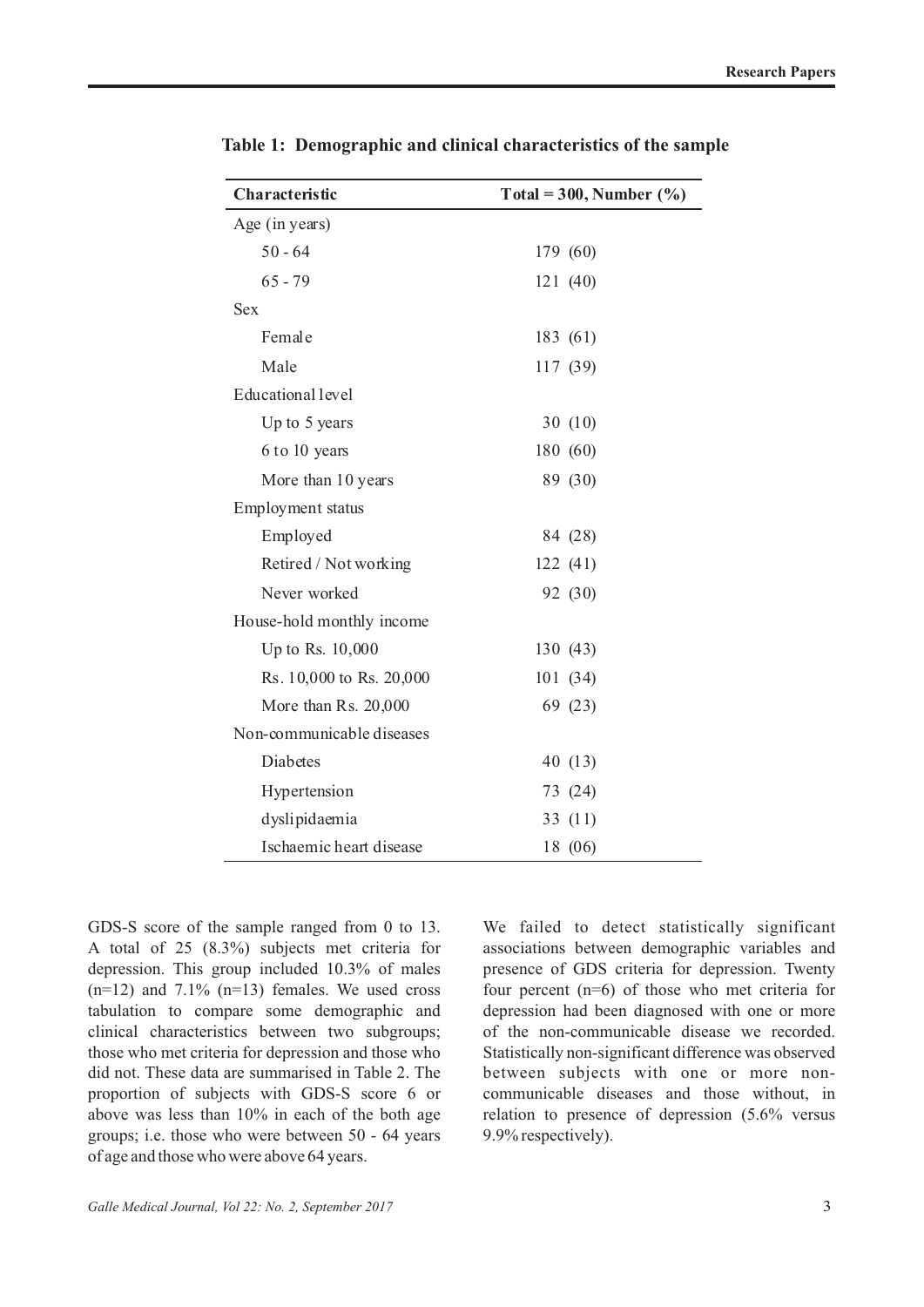|                   |                 | GDS-S score $>6$<br>$n$ (%) | GDS-S score $\leq 6$<br>$n(^{0}/_{0})$ | $p$ value |
|-------------------|-----------------|-----------------------------|----------------------------------------|-----------|
|                   |                 |                             |                                        |           |
| Age               | $50 - 64$ years | $(9\%)$<br>16               | $(91\%)$<br>162                        | 0.63      |
|                   | 65 - 79 years   | 9<br>$(7.4\%)$              | $112(92.6\%)$                          |           |
| Gender            | Male            | $12(10.3\%)$                | 104(89.7%)                             | 0.32      |
|                   | Female          | 13 $(7.1\%)$                | 170 (92.9%)                            |           |
| Education         | Upto O/L        | 19 $(9.1\%)$                | 190 (90.9%)                            | 0.50      |
|                   | Above O/L       | 6 $(6.7\%)$                 | 83 (93.3%)                             |           |
| Monthly Income    | Upto Rs.10,000  | $14(10.9\%)$                | $115(89.1\%)$                          | 0.17      |
|                   | $>$ Rs. 10,000  | 11 $(6.5\%)$                | 159 (93.5%)                            |           |
| Employment status | Working         | $9(10.8\%)$                 | 74 (89.2%)                             | 0.35      |
|                   | Not working     | 16 $(7.5\%)$                | 198 (92.5%)                            |           |
| *Diseases         | Present         | 6 $(5.6\%)$                 | $101(94.4\%)$                          | 0.19      |
|                   | Absent          | $19(9.9\%)$                 | 173 (90.1%)                            |           |

| Table 2: Associations of GDS-S score with demographic and clinical characteristics of |
|---------------------------------------------------------------------------------------|
| the sample                                                                            |

\* One or more of the following conditions; diabetes, hypertension, dyslipidaemia and ischaemic heart disease

## **Discussion**

Our study found that one in every twelve older adults living in a semi-urban community show depressive symptoms. Two available community based studies conducted on the prevalence of depression among older Sri Lankan populations report higher prevalence rates (more than 25%) compared to the present study. This difference could be due to sample selection criteria; our sample was comparatively functional older adults free of severe physical disabilities or major neurological or psychiatric conditions. A population based survey in a sample aged 15 years and above living in Colombo district found that life time prevalence of depression is 6.6%, rising up to 11.2% if functional impairment criterion was excluded (4). Comparing our findings with the prevalence reported in this study is not appropriate due to notable difference in the age of the study samples. Moreover, the variations in prevalence rates reported by different studies could be due to the differences in the instruments used to detect depression.

It is known that depression is common among females and the risk for depression increases with age. However we failed to find associations between demographic variables and presence of depression. It could be due to the small sample size and also sample selection biases.

Studies involving older patients report high prevalence rates of depression ranging from 22.4% to 60% (11, 12). However our study sample comprised of comparatively healthy older adults due to exclusion criteria we used. Furthermore, a large majority of the study participants were actively involved in their house-hold activities. Therefore our finding that 8.3% of comparatively healthy community living older adults having depressive symptoms signals the need of professional attention to the well-being of older population. It also underscores the importance of community studies to explore depressive symptoms in elderly in large and more inclusive samples.

As one in every three of these people are already in contact with health care services for their medical problems, these services can provide assessment of depression to make appropriate referrals/ interventions to improve the mental health wellbeing of older adults. However the evidence from elsewhere indicates that depression is underdiagnosed in primary care settings (17).